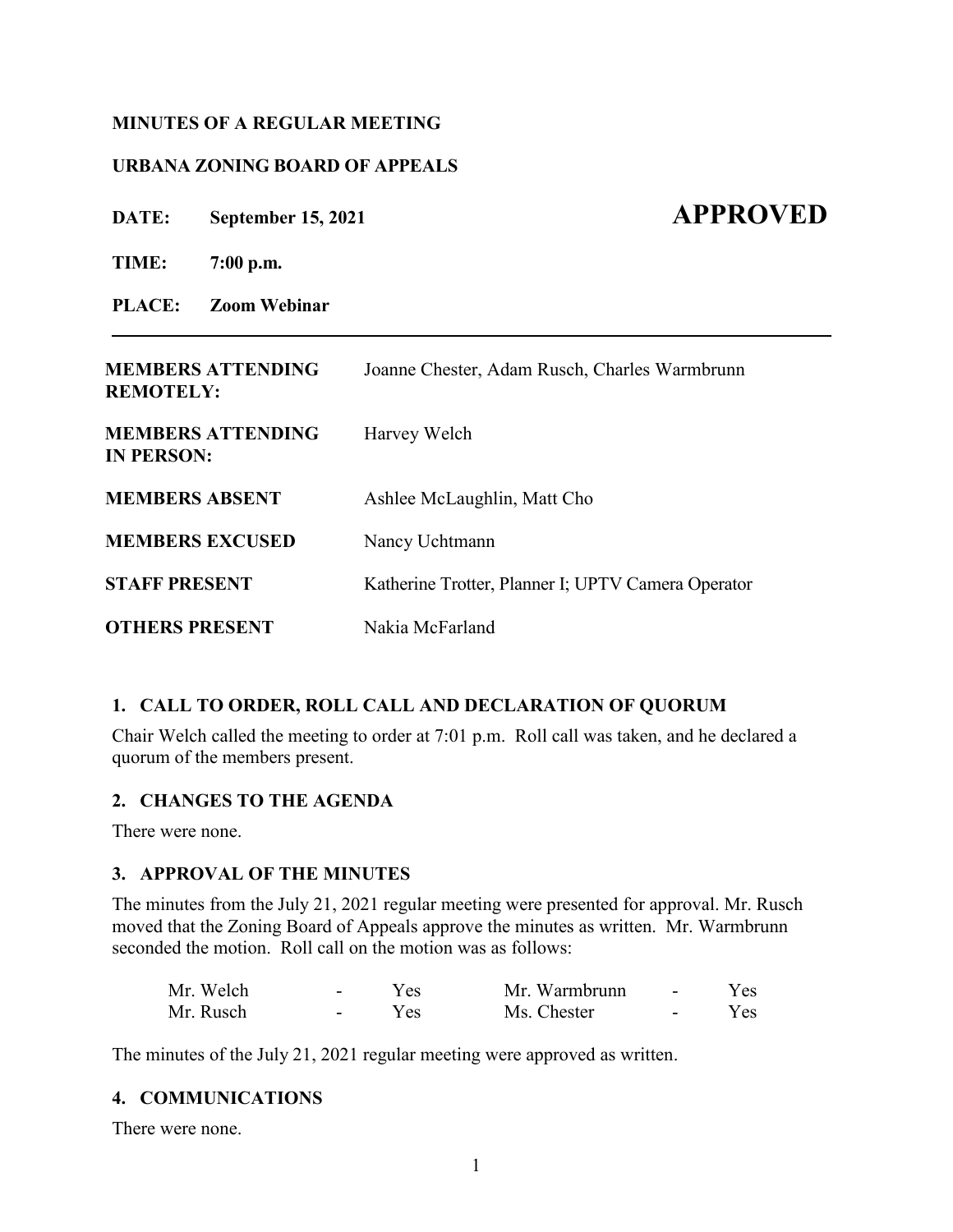# **5. CONTINUED PUBLIC HEARINGS**

There were none.

# **6. NEW PUBLIC HEARINGS**

# **ZBA-2021-C-02 – A Request by Nakia McFarland for a conditional use permit to allow a home daycare at 1506 Ogelthorpe Avenue in the R-2, Single-Family Residential Zoning District.**

Chair Welch opened the public hearing for Case No. ZBA-2021-C-02. Kat Trotter, Planner I, introduced the case and gave a brief background of the subject property. She noted the location and zoning of the subject property and talked about the existing home daycare use. She showed photos of the subject property. She summarized staff findings, read the options of the Zoning Board of Appeals and presented City staff's recommendation for approval with the following three conditions: *1) The daycare will be limited to 20 visits per day (child drop-off and pick-up count as two visits); 2) All drop-offs/pick-ups shall take place in the owner's driveway or immediately in front of the house. No loading/unloading will be permitted in the alley. The applicant shall not petition the Traffic Commission for a dedicated drop-off/pick-up zone; and 3) The conditional use permit shall expire upon transfer of the property, or after six (6) verifiable nuisance complaints within a twelve-month period related to the operation of the daycare, as determined by the Zoning Administrator.* She stated that the applicant was available to answer questions.

Chair Welch asked if any members of the Zoning Board of Appeals had questions for City staff.

Mr. Rusch asked what the reasoning was for restricting the applicant to not petition the Traffic Commission for a dedicated drop-off/pick-up zone and why would the applicant want one. Ms. Trotter stated that this was a specific recommendation by the Homeowner's Association because they had some concern about congestion in the alley-way.

With there being no further questions from the Board members, Chair Welch opened the hearing for public input. He invited the applicant or the applicant's representative to speak.

Nakia McFarland, applicant, raised her hand to address the Board members about her applications. Chair Welch swore her in. Ms. McFarland stated that she loves her neighborhood. She apologized for not knowing that she needed to apply for a home occupation permit and a conditional use permit. She loves the families that she takes care of and would be very appreciative to be allowed to continue.

With there being no further input from the audience, Chair Welch closed the public input portion of the hearing and opened the hearing for discussion and/or motion(s) by the Zoning Board of Appeals.

Mr. Warmbrunn moved that the Zoning Board of Appeals approve Case No. ZBA-2021-C-02 with the following conditions: *1) The daycare will be limited to 20 visits per day (child drop-off and pick-up count as two visits); 2) All drop-offs/pick-ups shall take place in the owner's driveway or immediately in front of the house. No loading/unloading will be permitted in the alley. The applicant shall not petition the Traffic Commission for a dedicated drop-off/pick-up*